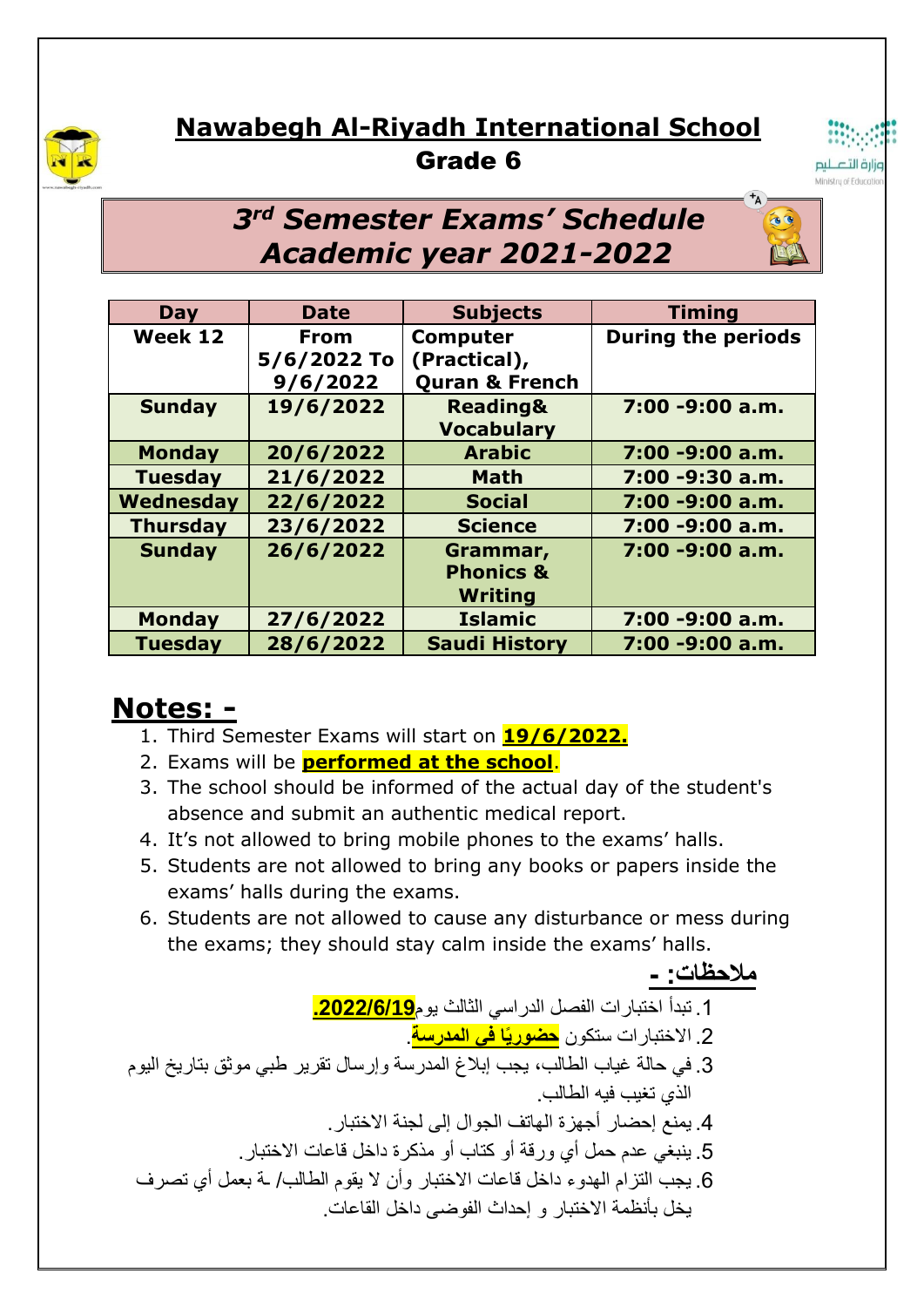| <b>Day</b> |                                          |                                                                                                                                                                                                                                                                                                                                                                                                                                                                                                                                                                                                   |  |
|------------|------------------------------------------|---------------------------------------------------------------------------------------------------------------------------------------------------------------------------------------------------------------------------------------------------------------------------------------------------------------------------------------------------------------------------------------------------------------------------------------------------------------------------------------------------------------------------------------------------------------------------------------------------|--|
|            | <b>Subject</b>                           | <b>Material Covered</b>                                                                                                                                                                                                                                                                                                                                                                                                                                                                                                                                                                           |  |
| Sun.       | <b>Reading&amp;</b><br><b>Vocabulary</b> | <b>Vocabulary: Story (1)</b><br>*Unit (3), Lesson (14) "Any Small Goodness"<br>T.B. Pgs. 402, 403<br>Reading<br>*Unit (3), Lesson (14) "Any Small Goodness"<br>T.B. Pgs. 406, 417<br><b>Story (2)</b><br><b>Vocabulary</b><br>*Unit (4), Lesson (16) "The Real Vikings"<br>T.B. Pgs. 462, 463<br><b>Reading</b><br>*Unit (4), Lesson (16) "The Real Vikings"<br>T.B. Pgs. 466, 475<br>*Any related <b>worksheets</b> or discussed questions during the<br>sessions                                                                                                                                |  |
| Mon.       | <b>Arabic</b>                            | الوحدة الرابعة : " الوعى الاجتماعى "<br>تنوين الاسم المقصور والمنقوص والممدود كتاب الطالبة ص.   131 - 139<br>دخول حروف الجر على ما الاستفهامية كتاب الطالبة ص. 140- 146<br>نصب الفعل المضارع الصحيح الآخر والمعتل الآخر والأفعال الخمسة كتاب الطالبة ص. 147-<br>154<br>جزم الفعل المضارع الصحيح الآخر والمعتل الآخر والأفعال الخمسة كتاب الطالبة ص. 155-<br>164<br>اسم الزمان والمكان كتاب الطالبة ص. 165- 171<br>النص الشعرى : " الجدة " كتاب الطالبة ص. 175- 178<br>أوراق المراجعة                                                                                                              |  |
| Tues.      | <b>Math</b>                              | <b>Ch.8: Equation and Inequalities</b><br><b>L.1: Solution of Equations. Pg. (423)</b><br>L.2: Write Equations. Pg. (429)<br><b>L.4: Solve Addition and Subtraction Equations</b><br>Pg. (441)<br><b>L.6: Solve Multiplication and Division Equations</b><br>Pg. (453)<br><b>L.8: Solution of Inequalities</b><br>Pg. (467)<br><b>L.9: Write Inequalities</b><br>Pg. (473)<br><b>L.10: Graph Inequalities</b><br>Pg. (479)<br><b>Ch.9: Relationships Between Variables</b><br><b>L.2: Equations and Tables</b><br>Pg. (499)<br>L.4: Graph Relationships<br>Pg. (513)<br><b>Revision Worksheet</b> |  |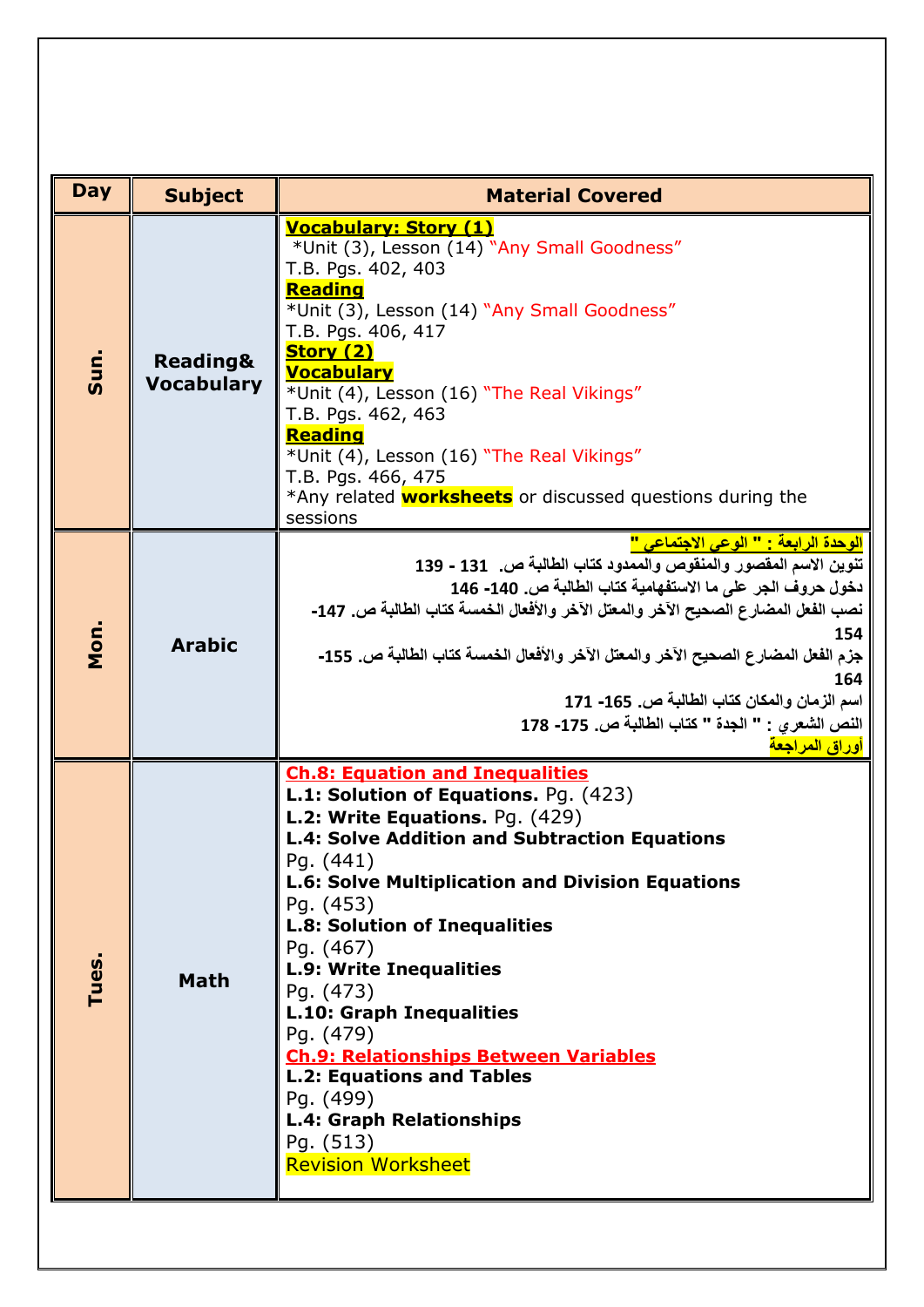| Wed.   | <b>Social</b>                          | 1- U. (2) -L.(4) "World Rivers"<br>S.B. Pgs.41-46<br>W.B. Pgs. 26 - 28<br>2- U. (4) -L.( 6) "Contribution to Civilization"<br>S.B. Pgs.93 - 97<br>W.B. Pgs. 58 - 60<br>3- U. (5) -L.(3) "The Manufacturing Industry"<br>S.B. Pgs.109 - 113<br>W.B. Pgs. 67 - 69<br>4- U. $(5)$ -L. $(4)$ "The Tertiary Industry"<br>S.B. Pgs.114 - 116<br>W.B. Pgs. 70, 71 + worksheet                                                                                                                                                                                                                                                                                                                                                                                                                                                                                                          |
|--------|----------------------------------------|---------------------------------------------------------------------------------------------------------------------------------------------------------------------------------------------------------------------------------------------------------------------------------------------------------------------------------------------------------------------------------------------------------------------------------------------------------------------------------------------------------------------------------------------------------------------------------------------------------------------------------------------------------------------------------------------------------------------------------------------------------------------------------------------------------------------------------------------------------------------------------|
| Thurs. | <b>Science</b>                         | <b>Unit 3: Light</b><br><b>L.2 Interactions of Light</b><br>T.B Pgs.96-103<br><b>L.3 Mirrors and lenses.</b><br>Pgs.106-113<br><b>L.4 Light waves and Sight</b><br>Pgs.120-125<br><b>Worksheets (2,3, 4)</b>                                                                                                                                                                                                                                                                                                                                                                                                                                                                                                                                                                                                                                                                    |
| Sun.   | Grammar<br>phonics &<br><b>Writing</b> | <u>Grammar:</u><br>* Unit (5) - Lesson (22) "Punctuation and Quotation"<br>R.N. Pgs.307, 308<br>* Unit (5) - Lesson (23) "Contractions"<br>R.N. Pgs. 319, 320<br>* Unit (5) - Lesson (24) "Making Comparisons"<br>R.N. Pgs. 331, 332<br>* Unit (5) - Lesson (25) "Proper Mechanics"<br>R.N. Pgs. 343, 344<br><b>Phonics:</b><br>* Unit (5) - Lesson (22) "Words with Silent Letters"<br>R.N. Pgs. 304, 306<br>* Unit (5) - Lesson (23) "Suffixes: -ic, -ure, -ous"<br>R.N. Pgs.316, 318<br>* Unit (5) - Lesson (24) "Prefixes: de-, trans-"<br>R.N. Pgs. 328, 330<br>* Unit (5) - Lesson (25) "Word Parts"<br>R.N. Pgs. 340, 342<br><u> Writing:</u><br>*"Fictional Narrative"<br><b>Writing Handbook</b><br>Pgs. 22, 23<br>*"Problem-Solution Essay"<br><b>Writing Handbook</b><br>Pgs. 46, 47<br>*any related <b>worksheets</b> or discussed questions during the<br>sessions |